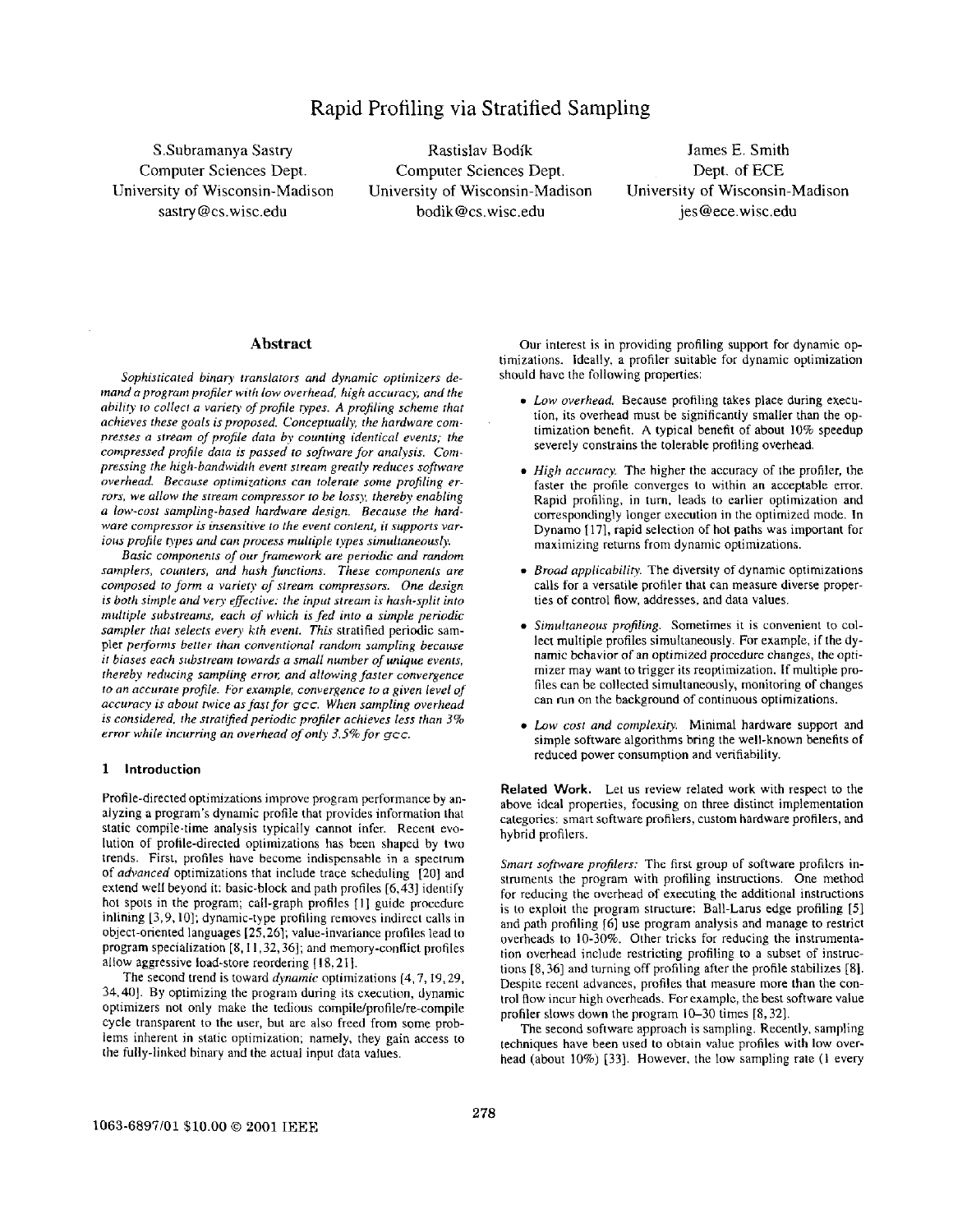32,000 instructions) increases the time before optimizations can be performed.

*Custom hardware support:* Conte *et al.* proposed *a profile buffer* [ 13] and Merten *et al.* described a *hotspot detector* [35]. While these specialized designs work very well for their specialized purpose, they cannot be used to collect other kinds of profiles.

*Hybrid profilers:* In these solutions, programmable hardware collects profiling information, potentially performs some simple profile preprocessing, and passes on the information to software which then does a more complete profile analysis. ProfileMe [15], the Relational Profiling Architecture (RPA) [42], and the programmable profiling co-processor [14] are examples of this approach. ProfileMe [ 15] provides mechanisms of instruction-based profiling wherein the hardware picks instructions and collects a variety of information as instructions flow down the pipeline. The information is post-processed by software. The other two solutions (RPA and the profiling co-processor) provide more flexible profiling abilities than ProfileMe, by supporting a wider range of profiles to be collected in hardware and by enabling hardware preprocessing of profile information that reduces post-profile analysis overheads in software.

**Proposed Solution:** We explore a method that combines the advantages of hardware and software. While hardware is suitable for high-bandwidth data processing, software is a better fit for irregular processing of small amounts of data. We choose a hybrid hardwaresoftware approach because purely hardware approaches are usually inflexible and are targeted at specific optimizations. Purely software approaches tend to incur relatively large overheads and/or require low sampling rates which can lead to long profiling times.

Our solution is motivated by the observation that most kinds of profiles compute *execution counts* of certain events of interest (values computed by an instruction, targets of a branch, targets of a call, or addresses of a load). This observation leads to a *stream compression* profiling model. In this model, the processor generates a stream of profiled events whose type is selected by software. The stream is a sequence of data tuples: for example, a value-profiling tuple contains the PC of a load instruction and the loaded value. Dedicated hardware compresses this stream before passing it on to software. The basic compression method collapses and counts identical tuples. Consequently, profiling overhead is reduced because software processes a shorter stream.

A conceptual view of the hybrid stream compression profiling model is shown in Figure 1. The *selector* creates a tuple for each retired instruction chosen for profiling and sends the tuple to the *compressor.* The compressor, placed off the processor's critical path, consumes the selected tuple stream. The compressor summarizes the input stream and feeds it to profiling software through an intermediate buffer. In Figure 1, the input tuple stream  $t_1, t_2, t_1, t_2, t_3, t_2$  may be compressed into an output tuple stream  $(t_1, 2), (t_2, 3), (t_3, 1)$ . The second element in the output pairs denotes the number of occurrences of the tuple.



Figure 1: Abstract diagram of the stream-compression profiling model.

The variety of profiles that can be collected by the streamcompression model depends on the flexibility of the software-controlled selector. As a case study, we collect value profiles required

for value reuse optimizations (software-directed instruction reuse and program specialization), a demanding profiling application. Furthermore, we will show that the hybrid profiling scheme can collect multiple profiles simultaneously. As an application, we show that edge profiles can be collected simultaneously with call target profiles with high accuracy and low overhead.

In this paper, we primarily focus on designing "efficient" compressors that incur low overhead by means of high compression of the tuple stream, while preserving adequate profile accuracy. We present a set of profiling components that can be composed in a number of ways to yield different compressors. Because optimizations can tolerate some profiling errors, we allow the stream compressor to be lossy, thereby enabling a low-cost sampling-based hardware design. Conventional simple random sampling, simple periodic sampling, stratified random sampling, and stratified periodic sampling are among the compressors considered. *Stratified sampling* is a technique in which the population is split into multiple disjoint sub-populations (strata) which are then sampled independently [22]. In our implementation, we use a hash function to split the input stream. Using load value profiling as a case study, we experimentally show that given a fixed overhead budget and a desired level of accuracy, the stratified periodic sampler achieves the desired accuracy the fastest.

The contributions of this paper can be summarized as follows:

- We present a h/w-s/w hybrid profiling model based on the stream compression metaphor.
- We present a framework of components for constructing a variety of compressing profilers.
- Specifically, we propose stratified periodic sampling as the compression method of choice. Our evaluation shows that with fixed profiling overheads and accuracy levels, the stratified sampler achieves the desired accuracy at least twice as fast as a random sampler.

The rest of this paper is organized as follows. Section 2 presents more details on the tuple selector as well as the software side of the hybrid profiler. Section 3 focuses on the various sampling compressors and their properties obtained using Monte Carlo simulations. Section 4 describes a more sophisticated, tagged compressor that serves as a reference point in our experiments. Section 5 evaluates the compressors using real benchmarks. Finally, Section 6 summarizes our findings.

# **2 Details of the hybrid profiling scheme**

There are three main components of the hybrid profiling model: the selection mechanism, the compression mechanism, and the communication of information to software. In this section, we discuss the first and third of these components. Compression mechanisms are central to our work and are discussed in greater detail in the following section.

## **2.1 Selecting profile information**

Referring to Figure 1, the "front-end" of the profiler is a selection mechanism. Although specific selector implementations are not our main focus, one possibility is programmable selector hardware. In particular, registers in the selector can be written by profiling software via special instructions. These registers can then be used by hardware to select the specific instructions to be profiled. Heil and Smith [42] describe such mechanisms as part of their relational profiling architecture. Below, we describe a few selection mechanisms.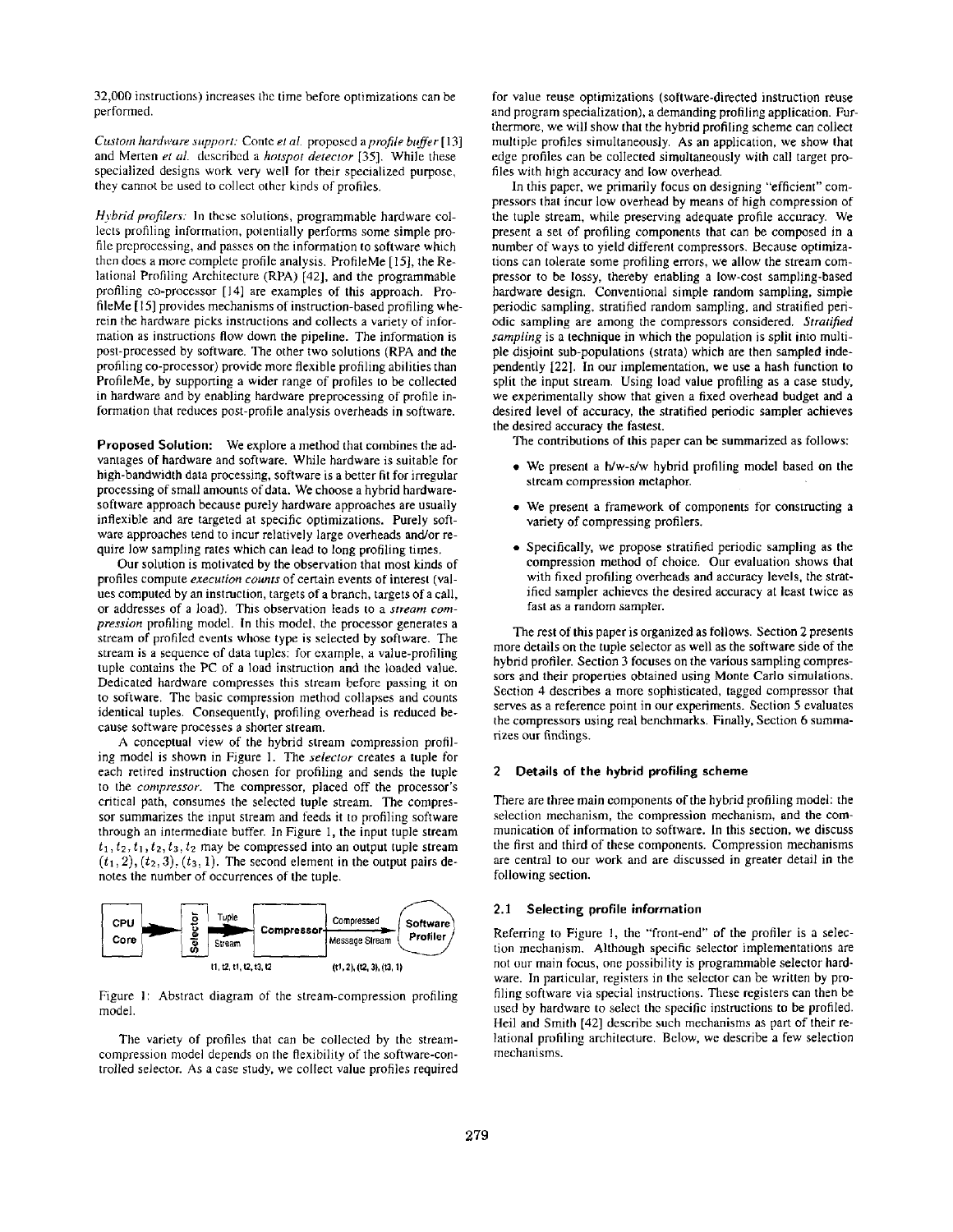- Selection by opcode: A number of profiling applications can be implemented by selecting instructions on the basis of opcode. This strategy is a low-cost solution that does not require any modification to the ISA or the program binary. This mechanism is proposed in [42] and [14].
- Selection by PC **range:** This strategy is useful for focusing on hot segments of a program or for reducing the profile bandwidth to the hardware profiler. This mechanism was proposed in [14].
- Binary modification: This mechanism places explicit instructions in the binary immediately before an instruction to be profiled. This mechanism requires one extra opcode in the ISA and also introduces overheads in the instruction stream. However, this method can be used to supplement the above two selection methods because it enables profiling sets of instructions that are not otherwise easily selected.

In this paper, we simply select instructions for profiling based on opcode. Furthermore, for the common profiling applications we study, two word profile tuples are sufficient.

Because the compressor does not interpret the contents of profile tuples, the same hardware can be used without modification for collecting a variety of profiles as listed below.

- Value Profile: the tuple is <PC, instr-output>.
- Edge Profile: the tuple is <PC, branch-target>.
- Call Target Profile: the tuple is <PC, call-target>.
- Type Profile: the tuple is <PC, method-table-addr>; this profile enables feedback-directed inlining [3] and polymorphic inline caching [26].

Furthermore, because the compressor does not interpret the tupie, it is possible to run multiple profiling applications simultaneously. The software is responsible for distinguishing between the incoming tuple messages. When profiles being collected can be distinguished solely on the basis of opcode (e.g., edge profile and call target profile; the former profiles branches and indirect jumps and the latter profiles profiles direct and indirect calls), the software can distinguish between incoming messages on the basis of the message PC. On the other hand, if edge profiles and a profile of mispredicted branches are to be collected, this approach cannot be used because branches are common to both profiles. In such cases, the selector hardware can assign different tags to instructions that belong to different profiling applications. For example, the selector can assign mispredicted branches with a different tag than correctly predicted branches.

To demonstrate the feasibility of running multiple profiling applications concurrently, we collect edge profiles and call-target profiles simultaneously and present accuracy and overhead results in Section 5.

#### **2.2 HW-SW communication mechanisms**

There are two mechanisms for communicating tuple messages to software. The first mechanism is based on processor interrupts and the second is based on message passing.

**Interrupt-based approach.** In this approach, tuple information is stored in a hardware buffer. When the buffer fills, the main processor is interrupted. The interrupt handler reads the buffer and folds the tuple information into the profile data being collected. This approach is used in [2, 14].

**Message-passing based approach.** In this approach, profile information is communicated to concurrent software threads via shared queues in memory. These concurrent threads read profile messages from the shared queues and compute the profile. An example of this approach are the *service threads* outlined in [42]. Service threads running on simple service processors read and process the messages. The relevant overhead metric for this approach is the time between consecutive messages sent to the service threads. The time should be long enough that the profile service thread can completely process the message.

In our experimental evaluation, we use the interrupt-based communication model because it is readily implementable in current generation processors.

#### 3 A **framework for designing compressors**

This section focuses on the lossy stream compressor, which is the most novel part of our hybrid profiling scheme. Instead of presenting a few independent compressor designs, we describe a framework of components from which various compressors can be built.

#### **3.1 Samplers as compressors**

Samplers can serve as stream compressors because selecting a subset of the input stream reduces the bandwidth of the output stream. Samplers count the input events statistically: an event  $t$  selected by a sampler operating at a rate  $r$  can be interpreted by software as  $r$ occurrences of tuple t compressed into one. Clearly, such stream compression is *lossy,* because events skipped by the sampler may have been different than t. However, when the stream is *biased* towards tuple  $t$  (i.e., the stream is dominated by  $t$ ), the sampler's accuracy may be sufficient for profiling purposes. This subsection presents two basic samplers used in our framework, and the following subsection focuses on increasing the bias in the input stream.

- A *random sampler* with rate r, denoted  $R<sub>r</sub>$ , selects an element of the input stream with probability  $p = 1/r$ . Note that random samplers in [2,15, 33] are slightly different; they select an element via a countdown register initialized with a random number from the interval  $\langle 1, 2r \rangle$ .
- $\bullet$  A periodic sampler with rate r, denoted  $P_r$ , selects every rth element of the input stream. In statistical literature, this sampler is known as a *systematic* sampler [22].

In order to design an accurate compressor, the inherent accuracy of the two samplers must be understood. In this section, we assume an idealized input stream in which tuples are randomly permuted (the reason for this assumption is that an input stream with periodic behavior may cause large errors with the periodic sampler  $P_r$ ). In Section 5, we will evaluate compressors on real workloads.

We compare  $R_r$  and  $P_r$  using a very simple profiling problem. Assume the *output* stream of the compressor contains k elements. The problem is to determine how many elements were in the input stream. Clearly, the answer for both  $R_r$  and  $P_r$  is  $rk$ . More precisely, *rk* is the *most likely* number of elements seen in the input. The important difference between the two samplers is *how* likely it is that their input actually contained  $rk$  elements. The  $P_r$  sampler is more confident about its answer because it effectively counts the input stream; its input stream length is guaranteed to contain between  $rk$  and  $rk + (r - 1)$  elements. On the other hand, the length of the input stream for  $R_r$  can range from k to infinitely many elements. Therefore,  $R_r$  estimates the lengths of the input stream. This explanation is validated experimentally. The error of the two samplers is shown in Figure 4 using an experiment described in detail in Section 3.3.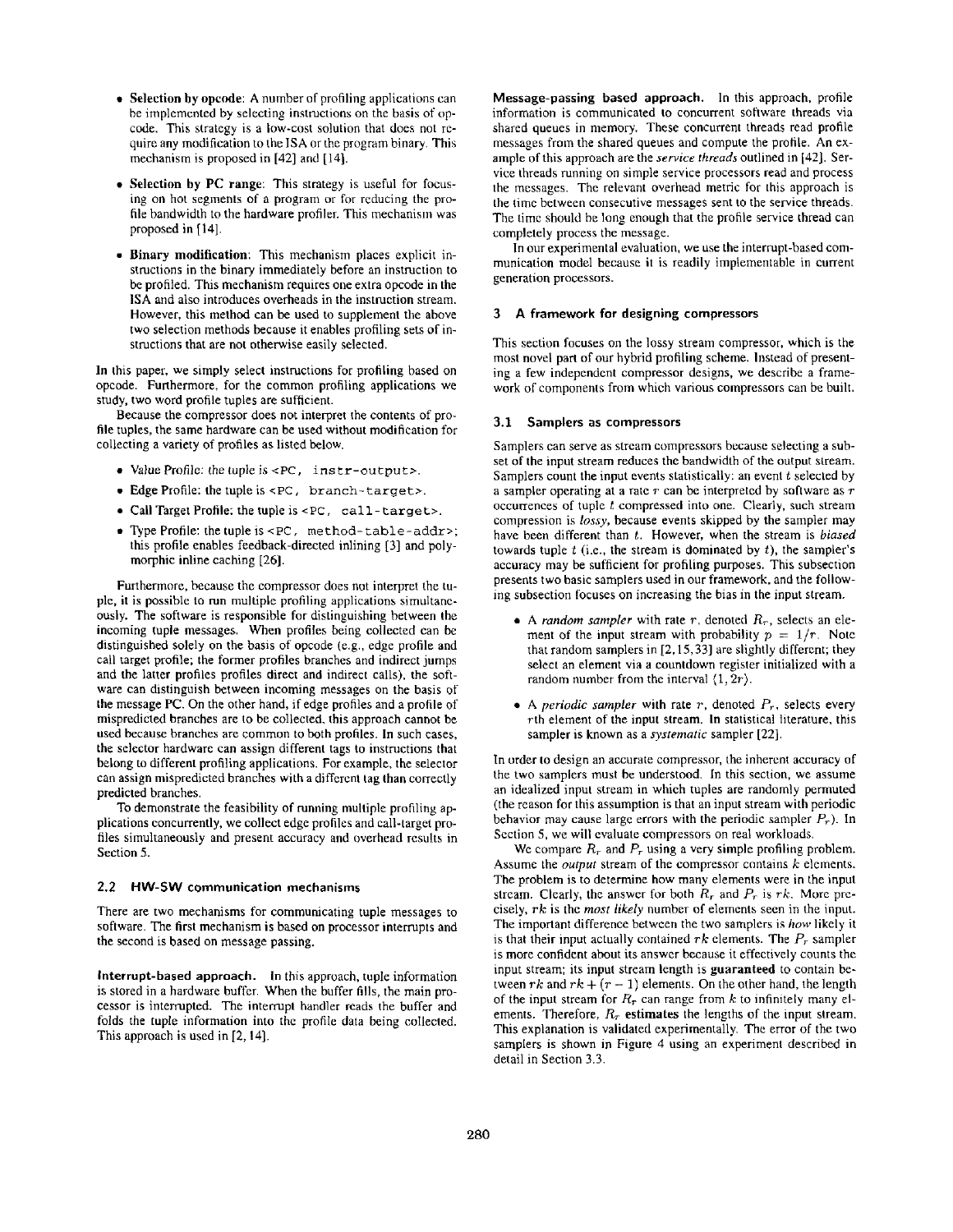We can address the drawback of  $R_r$  by adding to it a counter that measures the length of the input stream. We use  $C$  to denote a counter component of our framework, and *CR~* to denote a random sampler equipped with such a counter. With this enhancement,  $CR<sub>r</sub>$  has access to the same information as  $P$  and the two are thus equivalent.

## **3.2 Stratified sampling via hashing**

As mentioned in the previous subsection, the accuracy of sampling increases with the bias in the input stream: the more a tuple dominates the stream, the less likely is the sampler to make a mistake. An effective technique for increasing the bias is to stratify the input population into disjoint sub-populations which are then independently sampled. This technique, known as *stratified sampling* [22], can be conveniently implemented in the profiling context using hashing. Because the input stream is split based on tuples having the same hash signature, it can be reasoned that any given substream has a greater bias (or, smaller entropy, in information theoretic terms; lower variance, in statistical terms) than the original input stream. Hence, the samples that are selected from each substream are more accurate representatives of the input stream than a corresponding same-size sample selected from the original input stream.

We use  $H[X_r]_n$  to denote a *hash-based splitter* that splits the input stream into n disjoint substreams using a hash function. Each of the substreams is independently sampled at the rate of  $r$  using any sampler  $X$ . We discuss the stratified sampler in more detail in the following subsection. Its implementation details are described in Section 3.5.

#### **3.3 Composing profiling components**

Figure 2 pictorially shows the four profiling components  $R_r$ ,  $P_r$ , C, and  $H[X]_n$  that we presented in the previous subsections.



Figure 2: Hardware profiling components.

The input to each of these components is the input stream. The random and periodic samplers produce on the output a sample of the input stream. The hash-based splitter produces multiple disjoint input streams. The counter produces the length of the input stream, i.e. the number of input tuples. We now show how these components can be composed to produce different sampling schemes.

Figure 3 shows six different samplers created by combining the four basic components:  $P_r$ ,  $R_r$ ,  $CR_r$ ,  $H[P_r]_n$ ,  $H[R_r]_n$ , and  $H[CR_r]_n$ . All samplers compress the input stream into a stream of messages *(tuple, count).* For the samplers with the counter component C, the value *count* equals the count since the last sample was taken. For samplers without the counter component, the value *count* is implied and equals the sampling rate r.

We will show that the *stratified periodic sampler*  $H[P_r]_n$  sampler is the most successful design. In statistical literature, such a sampler is called stratified systematic sampler [22]. We evaluate the accuracy of these samplers using the problem of estimating the number of times,  $t$ , that a given tuple  $p$  occurs in the input stream of length  $N$  (note that this is a slightly harder problem than the one introduced in Section 3.1). We evaluate the samplers using Monte



Figure 3: Six samplers built from the basic components.

Carlo simulations. We generated the input stream by randomly permuting a sequence of  $N$  tuples containing  $t$  copies of the tuple  $p$  $(t = 0.3N)$ . The randomly generated stream is input to each sampler and the output stream is used to estimate the value of  $t$ , as follows. For each sampler without a counter, if the output stream contains i copies of tuple p, then t is estimated to be  $\overrightarrow{EST} = ir$ . For each sampler with a counter,  $t$  is estimated to be the sum of *count's* from all messages that contain the tuple p. We plot the error in the estimate  $\overline{ERR} = |100(t - EST)/EST|$ .

Figure 4 shows the error in estimating the frequency of the tupie for stream lengths ranging from 1000 to 20000, for a sampling rate of 10. For each input stream length  $N$ , we performed 2500 experiments and plotted the mean value of *ERR.* As expected, the graph shows that with increasing stream length, the error decreases.

Note that all the samplers in Figure 4 have the same sampling rate and hence incur the same overhead. It is therefore interesting to compare their convergence rate. Assuming that we fix the maximum tolerable error at 4%, Figure 4 shows that  $R_r$  needs to sample almost three times longer than  $H[P_r]_n$  (12000 versus 4600). This experiment shows that, with a fixed profiling overhead, the stratified periodic sampler reduces the error below a maximum tolerable error faster than a random sampler. Most importantly, experiments with real benchmarks yield similar results, as we will show in Section 5.

Furthermore, the graph shows that, based on their accuracy, the samplers divide into three equivalence classes. In decreasing error order, the three classes are  $\{R_r, H[R_r]_n\}$ ,  $\{P_r, CR_r\}$ , and  ${H[P_r]_n, H[CR_r]_n}.$  Let us now explain why some samplers have the same accuracy. The intuition behind the equivalence of  $P_r$ and  $CR<sub>r</sub>$  was explained in Section 3.1. This intuition also explains the equivalence of  $H[P_r]_n$  and  $H[CR_r]_n$ . Perhaps more surprising is the equivalence of  $R_r$  and  $H[R_r]_n$ . Intuitively, it may appear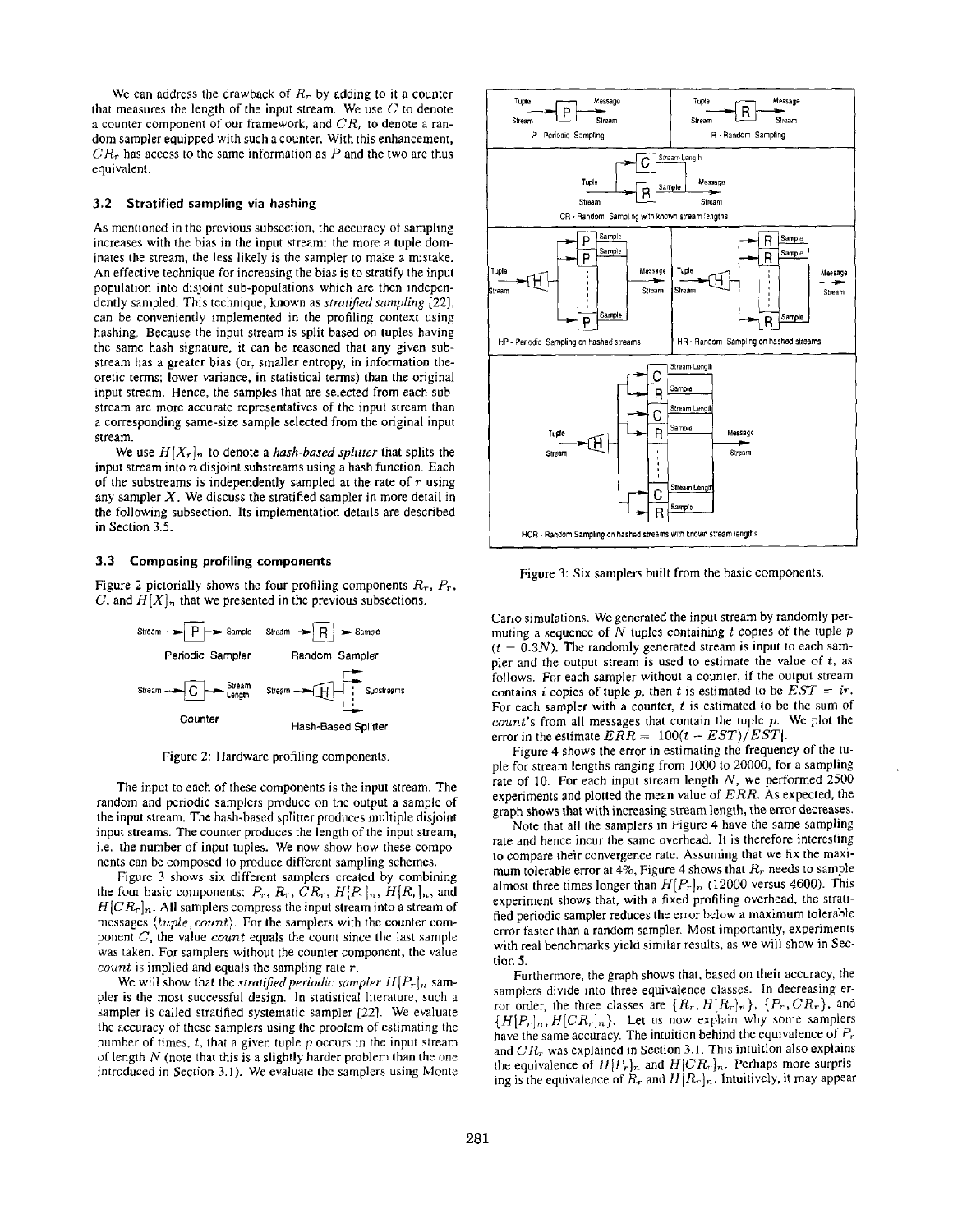

Figure 4: Estimating the frequency of a tuple: Mean error for different input stream lengths.

that  $H[R_r]_n$  should perform better than  $R_r$ . The reason why this is not the case stems from the fact that our random sampler  $R_r$  is stateless, i.e., each element in the input stream is selected *independently* from the other elements, with a probability *1/r.* This observation allows us to think of  $R_r$ , equivalently, as if each of its input elements was directed into a separate substream (of length one), which is sampled with a separate  $R_r$  sampler. This alternative view is equivalent to  $H[R_r]_n$ , which explains why stratification with our proposed  $R_r$  is of no benefit.<sup>1</sup>

Finally, let us intuitively explain why the most successful design,  $H[P_r]_n$ , is superior to  $P_r$ . Consider the simple example of an input stream consisting of eight 1 's and eight O's, randomly permuted. A  $P_8$  sampler produces a sample size of 2. Using this sample, we would estimate the ratio of l's and O's accurately only *half the time.* Now assume that  $H[P_8]_2$  splits the input stream into separate 1 and 0 substreams.  $H[P_8]_2$  will also produce two messages. But, since the substreams are fully biased, the messages will *always* convey the correct ratio of the number of 1 's and O's.

While we have shown six specific compressor designs, it should be clear that within this framework, other combinations of components are possible. A complete and systematic study of other sampiing schemes is outside the scope of the current work.

# **3.4 Two-Level Compressors**

While sampling techniques are Iossy stream compression methods, a straightforward lossless stream compression method can be built using a cache-like associative table of counters that accumulate frequency counts of the input tuples. When a table entry must be replaced, or when the counter reaches a maximum value, the tuple is dispatched to software with its corresponding frequency count. Although this method works, it is hardware-intensive. First of all, the table entries can be quite wide. Assuming a 4-byte word (32 bits), two words of profiling information per tuple and a 1-byte counter yields 9 bytes per entry. Furthermore, to avoid frequent tuple replacements (and frequent communication with software), the table needs to capture the working set of the profiling application. For a table with as few as 4K entries the total is 36 KB of storage. With 64-bit words, this grows to 68 KB. Finally, accessing such a table associatively would require compare/match logic the width of the tuples being held in the table. Hence, any practical implementation of a compressor would not use this straightforward approach. However, we will show that the associative counter table is nevertheless a useful profiling component besides being an useful starting point for exploring other compression schemes. We use  $A_k$  to denote an associative counter table with k entries.

While the associative counter table alone is an unrealistic compressor, it can be combined with the samplers we presented in the previous section as a second-level compressor. Compressing the messages generated by the samplers will further reduce overheads without affecting accuracy. The accuracy is not affected since the compression performed by  $A_k$  is lossless. Therefore, the  $H[P_r]_nA_k$  and the  $H[P_r]_n$  compressors have equivalent error characteristics, but the  $H[P_r]_n A_k$  compressor incurs lower overhead than the  $H[P_r]_n$  compressor.

Furthermore, since the tuple stream that is input to the  $A_k$  component is already a compressed stream, the compression requirements of the  $A_k$  component are not stringent. Therefore, a table as small as 16 entries suffices to achieve a further compression ratio between 1.15 and 2.5 for our benchmarks.

#### **3.5 Stratified periodic sampling**

We now look at the stratified sampling scheme  $(H[P_r]_n)$  in greater detail.



Figure 5: Stratified Sampling Technique

Figure 5 shows the design of a stratified sampler. Each cycle, a tuple is picked from a tuple queue (that absorbs burstiness in the incoming tuple stream). The hash function computes a *signature*  of the tuple. The signature is used as an index to select a counter in the counter table. The selected counter is then incremented. If the counter reaches its maximum threshold value  $r$ , the counter is reset to zero, and a message consisting of the complete tuple (with an implied occurrence count of  $r$ ) is sent to profiling software via the output queue.

In our implementation, we use the following hash function. Given a tuple  $, w>, the index is computed as follows:$  $npc = flip(randomic (pc))$ ;  $nw = randomize(w)$ ; index = xor-fold(npc xor nw, index-size). The function randomize (w) looks up a 256-entry random number table for each of the individual bytes of  $w$  and composes the new bytes together.  $f\text{lip}(w)$  reverses the bytes of w. xorfold (w, n) splits w into n-bit chunks and xors the chunks together.

We used this elaborate hashing function since it provides the best accuracy of all the hashing functions that we experimented with. We have not systematically studied different hashing functions and the trade-offs between profile accuracy and hardware cost. In practice, an actual implementation of the stratified sampler might use a cheaper hash function.

<sup>&</sup>lt;sup>1</sup> Stratification of the input population improves performance when the size of the subpopulations is known ( [22],  $CR_r$ ,  $P_r$ ) or when the samples are not picked independently  $(P_r, \text{countdown random sampling used in } [2, 15, 33])$ ,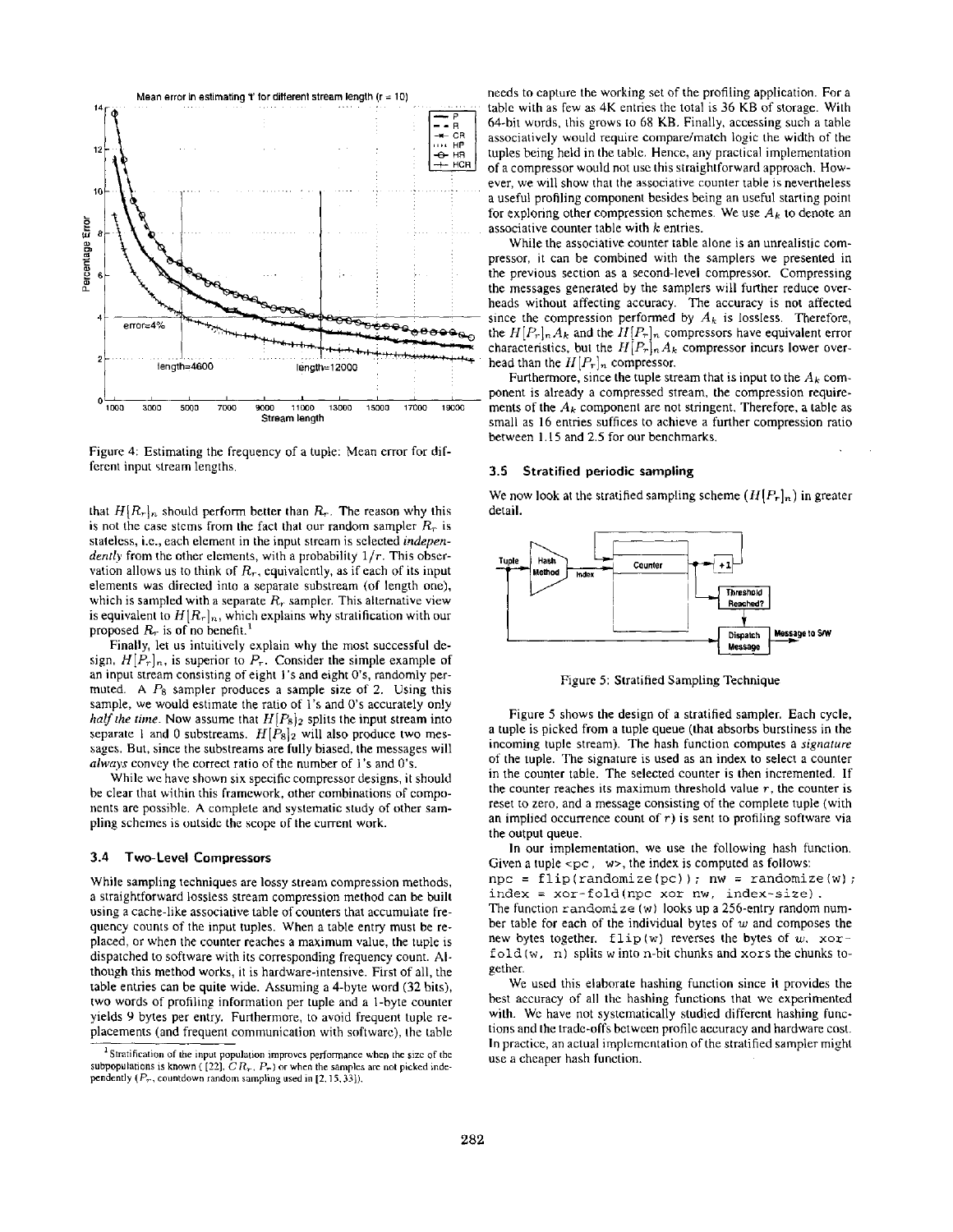#### 4 **Reducing Collisions: Adding tags to stratified** sampling

The stratified periodic sampling described in Section 3.3 makes no effort to resolve tuples that hash to the same substream. At the other extreme, the associative table of counters described in Section 3.4 avoids *all* aliasing, by comparing tuples against complete tags. Unfortunately, the latter design is relatively expensive. This section presents a compromise solution that reduces (but does not eliminate) aliasing by maintaining *partial tags.* 

#### **4.1 Design detail**

In this design, the signature generated by the hash function has more bits than are required for indexing into the table. The more additional bits, the better the ability to discriminate amongst tuples. The signature is subsequently divided into an index and a tag.

Given a tuple  $<$ pc, w>, the index is computed as described in Section 3.5. The tag is computed as  $tag = xor-fold(pc)$  $x$ or w, tag-size). The index is used to select a table entry; if the tags match, there is a hit in the table, otherwise there is a miss. Like a cache memory, the table can be direct-mapped, setassociative, or fully-associative.

Each entry in the table contains the tag, a bit counter, and a miss counter. The hit counter keeps track of the number of occurrences of a tuple. The miss counter is used in making replacement decisions and is discussed below, following an informal description of the replacement process.

At some point, it becomes necessary to evict a tuple's entry from the table, either because its hit count has reached a maximum threshold or because another tuple (with a different tag) maps to the same table entry. If it reaches the maximum threshold, the current tuple is reported to software. In the case of an eviction, the replaced tuple and its occurrence count *should* be passed to software, but this is not possible because only the hashed signature is available in the entry, not the complete tuple. This problem is solved by deferring eviction and placing the to-be-evicted entry into an *eviction state* in which it waits for the same signature to be seen once again.

If the to-be-evicted tuple occurs frequently, then it is likely to occur again soon, and the entire tuple is available so complete information can be passed to the software. If the to-be-evicted tuple occurs only rarely, and it does not occur again soon, its value will eventually be discarded.

Figure 6 shows a state machine diagram that describes the detailed operation of a table entry, including the states that an entry goes through, and conditions under which an entry is allocated, evicted, or replaced.

Initially, all entries in the table are Empty. When an incoming profile tuple accesses an entry, the entry is allocated for the tuple and the entry transitions to a Valid state (Transition El). In this state, the entry accumulates matching tuples in the hit counter (Transition E3). When the hit counter saturates, a summary message containing the counter value and the tuple is sent to the message queue and the entry transitions to Empty (Transition E2).

If there is a miss in the Valid state, some other tuple is seeking access to the entry. Because the necessary tuple information for the to-be-evicted entry is not available, the entry transitions to an Evict state (Transition E4). The entry is left in the Evict state until the matching tuple is seen again (Transition E6). However, the state machine waits until "enough" hits have accumulated in the counter (Transition E6a). This reduces the flood of messages that can be caused by repeatedly aliasing tuples. The *ShouldEvict*  condition in the state diagram specifies the exact value of "enough".

In the Evict state, misses to the entry will accumulate in the miss counter (Transition E5a), but if "too many" misses are accumulated, the state machine gives up and replaces the current tuple with the new conflicting tuple (Transition E5). In this case the orig-



Figure 6: State diagram describing the states of a profile entry

inal entry is lost. The *ShouldReplace* condition in the state diagram specifies the exact value of "too many". This replacement policy is similar to the replacement policy in the value profiling algorithm presented in [14].

The unusual manipulation of the hit and miss counters by Transitions  $E_5$  and  $E_6$  illustrates an important point  $-$  it is important not to drop counts when assigning the entry to a new tuple. We found after extensive experimentation that resetting counters almost always leads to lower accuracies because valuable information concerning the input stream is discarded. For every entry, the hit and miss counters together maintain the length of the stream that access that entry. The examples in Section 3.1 implied that it is this exact knowledge of the stream length that leads to increased accuracy. Resetting the hit/miss counters to zero would obscure this valuable information.

Transition E5 represents replacement of a previous tuple by a new tuple. The hit counter is *not* reset as might be expected. Instead, the hit count of the evicted tuple is assigned to the new tuple along with the miss count. Although the hit count does not belong to the new tuple, this avoids losing track of the stream size.

During Transition E6, we initialize the hit counter of the entry with the miss count of the evicted entry. The next tuple to hit in this entry (hopefully the tuple that caused the miss count to be incremented via Transitions E4 and E5a) will assume the new count. Again, the exact stream size is maintained.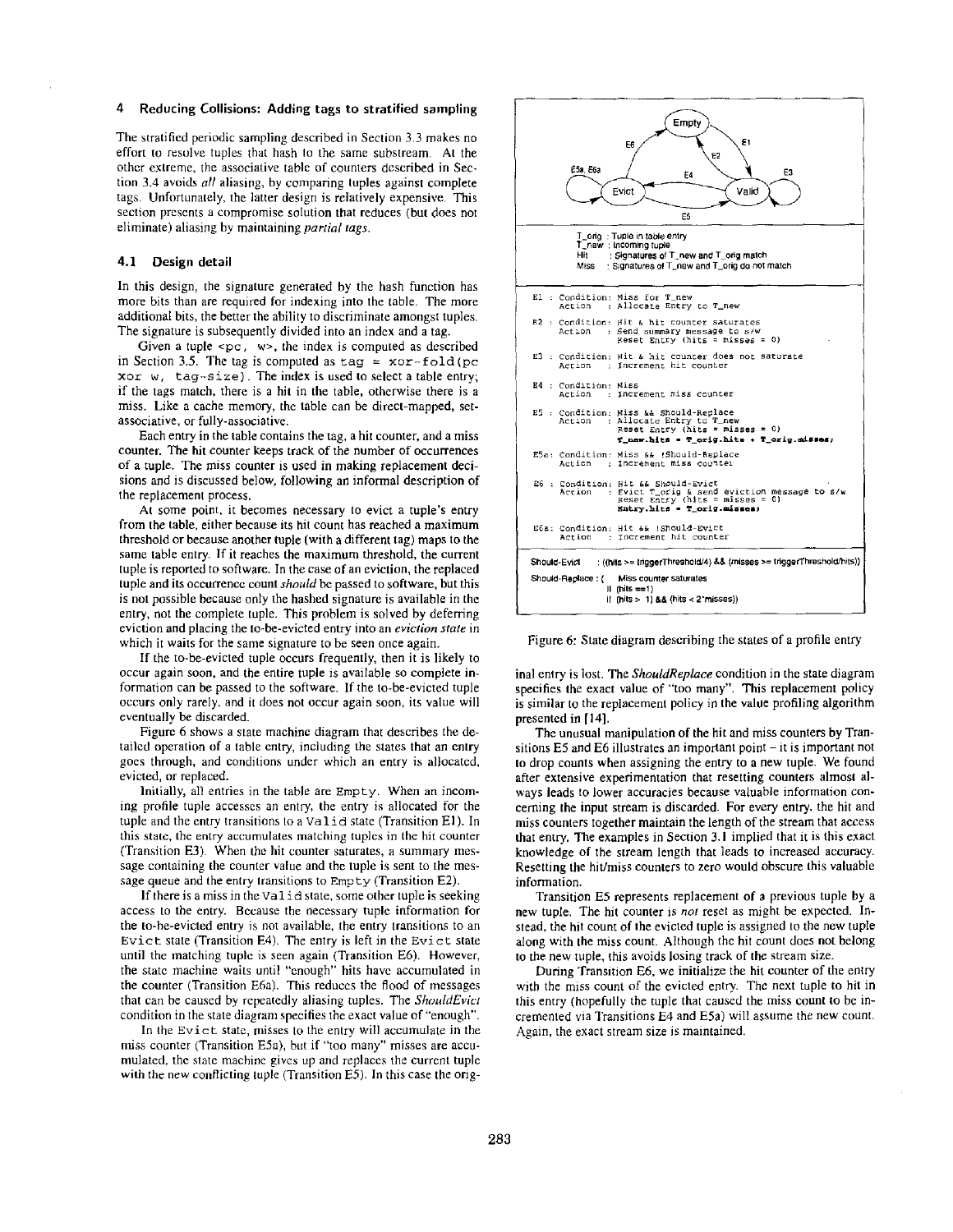# **Benchmark Comment Input 4.2 Hardware cost**

The tagged profiler incurs extra space overhead beyond the stratified sampler. Besides the hit counter, every entry requires a tag, a miss counter, and bits to code the current state of the FSM. Using a 1-bit tag to encode the FSM state (the Evict state can be inferred by a non-zero value in the miss counter), a 3-bit miss counter, and a 1-bit tag, this is 5 extra bits per counter. With the same sized counter table, and a 8-bit hit counter, this is at least a 62% increase in space requirements over the stratified sampler, in addition tot he the logic required to implement the state machine.

# **5 Experimental Results**

We evaluate the proposed profiling hardware designs through a timing simulation of the value profiling application described below. The timing simulation is needed for measuring the profiling overhead.

# **5.1 Example Application: Value Profiling**

Recently, a number of studies have demonstrated that programs exhibit significant *value locality*, the phenomenon that a small number of values occur repeatedly in the same register or memory location [23, 27, 31, 38, 41]. In the compiler domain, it has been known for some time that value locality can be used to speed up programs by exploiting the fixed/invariant inputs. Partial evaluation [28], data specialization [30], DyC [24], Tempo [12], 'C [37], and code specialization using value profiles [36] are different software techniques for exploiting value locality. Collectively, we **refer**  to these as *value reuse* techniques because the input/output behavior involving the invariant values can be repeatedly reused as opposed to being recomputed each time they occur.

While there exist different techniques for exploiting value reuse, all techniques rely on some kind of value profiling to identify the value locality of instructions [8, 11,32, 36]. Value profiling support is very important if value reuse optimizations are to be deployed at runtime. We focus on value profiling of loads to evaluate our proposed profiler and compare them with other profilers.

# **5.2 Methodology**

We used the Simplescalar toolset [16] to model a 4-way machine with 64-KB L1 data and instruction caches, I-MB unified L2 data cache, and a gshare branch predictor. The cycle-level timing model is used for computing profiling overheads and does not affect the actual sampling algorithms.

We use a collection of SpeclNT95 benchmarks and Java programs listed in Table 5.2. The Speclnt95 benchmarks were compiled for the SimpleScalar ISA by *gcc* with optimization flags "- O3". The Java programs (including *strata)* were compiled by *strata*  [40], a bytecode-to-simplescalar compiler for the SimpleScalar ISA. For all programs, simulation was performed after skipping the initialization phases. For the Speclnt95 benchmarks, the recommendations of Sherwood and Calder [39] were used in determining the simulation starting points. For the Java benchmarks, the starting points were determined empirically (by examining the source code, knowledge of benchmark and output, and experimentation).

#### **5.3 Evaluation Metrics**

# **5.3.1 Profiling Error**

The errors in our value profiles is computed using an ideal value profile. Examining the same stream as our profilers, the ideal profile accumulates *all* generated events, rather than just the samples.

| Benchmark           | <b>Comment</b>        | Input                      |
|---------------------|-----------------------|----------------------------|
| ŖΟ                  | SpecIn 195            | $5$ stone $21$ files (Ref) |
| li                  | SpecInt95             | 8-queens, Isp (Test)       |
| $m88$ <i>ksim</i>   | SpecInt95             | Ref input                  |
| $_{\mathcal{R}}$ CC | SpecInt95             | cccp.i                     |
| perl                | SpecInt95             | primes.pl, primes.in       |
| raytrace            | SpecJVM98             | Speed 100                  |
| strata              | bytecode to           | Some class file            |
|                     | Simplescalar compiler |                            |
| jess                | SpecJVM98             | speed 100                  |
| jack                | SpecJVM98             | Jack.jack                  |
| db                  | SpecJVM98             | speed 100                  |

Table 1: Benchmarks used in this study

When computing the error, we remove from both profiles all *(load, value)* tuples that are highly unlikely to be used by a realistic value-reuse optimizer. Taking these tuples into account would introduce error that is irrelevant to the optimizer. Analogous to the error metric in [14], from both profiles, we discard loads that execute infrequently, as well as values that are infrequent for a given static load. Namely, we select for profiling a static load only if it executes at least 1000 times. Furthermore, only sufficiently invariant tuples are selected. A *(load, value)* tuple is *sufficiently invariant*  if it accounts for at least 10% of the executions of the load. Finally, we select only those loads that have at least 40% of their dynamic execution accounted for by sufficiently invariant tuples.

The profiling error is computed as follows. Let  $v = (pc, val)$ be a tuple that has been selected from the ideal value profile. The ideal invariance of v is computed as  $I_i(v) = n_i(v)/n_i(pc)$  where  $n<sub>i</sub>(v)$  is the number of times v occurs in the ideal profile, and  $n_i (pc)$  is the execution count of *pc*. Let  $I_n(v) = n_p(v)/n_p(pc)$  be the tuple's invariance estimated by our profiler;  $n_p(v)$  and  $n_p(pc)$ denote the number of times our profiler sees the tuple  $v$  and the load *pc,* respectively. Then, the error in profiling the invariance is  $e(v) = |i_i(v) - i_p(v)|$ . We compute the error for the entire profile by taking a frequency-weighted average of  $e(v)$  over all selected tuples, i.e., the error  $e = \sum f(v)/f \times e(v)$  over all selected tuples v, where  $f(v)$  is the cumulative execution frequency of v, and  $f$  is the execution frequency of all selected tuples.

# **5.3.2 Profiling Overhead**

Our evaluation assumes interrupt-driven communication between the compressor and the software profiler (see Section 2.2). We use an analytical model to compute profiling overhead. The overhead is dependent on:

- *Per-interrupt fixed costs*: This is a fixed cost that depends on the OS and the specific processor. Anderson *et al* [2] show that for their system, per-interrupt fixed costs are about 214 cycles. We use this value in our model.
- *Number of messages processed per interrupt:* In our model, we assume at least 100 messages per interrupt to amortize the per-interrupt fixed cost.
- *Processing time per message:* This is the time required to fold the message into the profile; the actual value is specific to the profiling application. We assume a fixed cost in our model, as described below.

In their paper, Zilles and Sobi [14] state that with careful assembly coding of their interrupt handler, every message can be processed in 10-30 cycles. Because we do not perform convergent profiling checks as in [14], at least 3 cycles per message are saved. On the other hand, by processing at least 100 messages per interrupt, we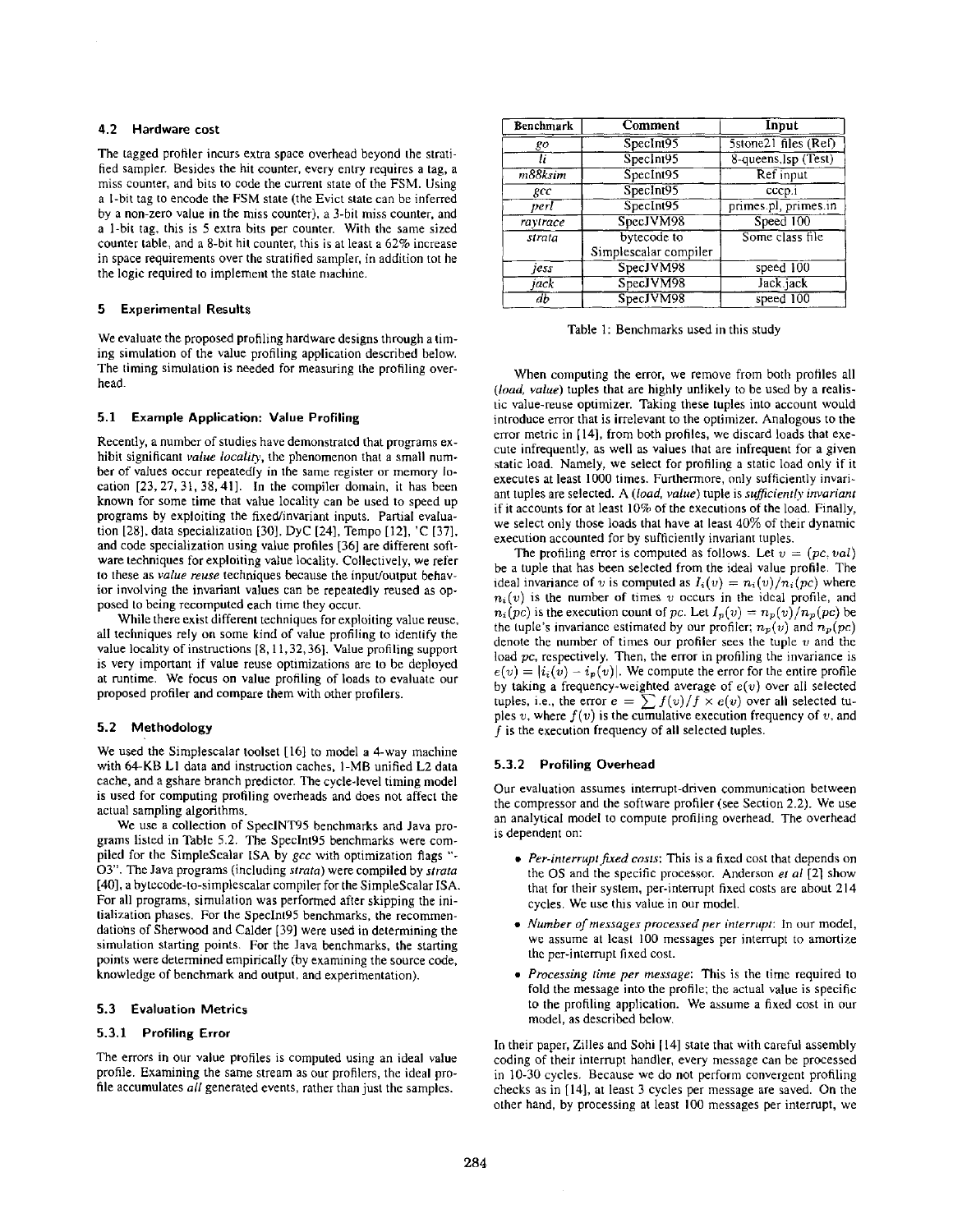

Figure 7: Results for *gcc:* The first graph shows the variation of % error with program progress (up to 4M events). The second graph shows errors for a longer duration (up to 16M events). The third graph shows the variation of cumulative % overhead with increasing time (up to 16M events). In the third graph, the plots for the  $R_{256}$  and  $P_{256}$  compressors overlap.

incur under 3 cycles in fixed interrupt costs per message (214 cycles per 100 messages). Therefore, in the worst case, we assume the interrupt overheads will be 30 cycles per message. Based on this number, we estimate the profiling overhead to be *Overhead =*  30 × *NuraMessages,* where *NumMessages* is the number of messages dispatched. The percentage overhead is computed with respect to the total simulation time.

### **5.4 Evaluating compressors**

In this section, we evaluate the following compressors:  $R_{256}$ ,  $P_{256}$ ,  $H[P_{256}]_{2048}$ ,  $H[P_{512}]_{2048}$  (presented in Section 3.3), and a 2-bit tagged compressor (presented in Section 4) with an 8-bit hit counter (equivalent to a sampling rate of 256) and a 2-way set associative 2048-entry counter table. We do not present results for other tagged compressors since our results indicate that for our tagged implementation, the 2-bit tagged compressor has the best error-overhead behavior among all tagged compressors.

Figure 7 shows for *gcc* the variation of % error and % overheads with program progress. We selected *gcc* because it is one of the hardest programs to profile and has a much bigger working set than the other programs. The first graph in Figure 7 is plotted for 4M profiling events (17M instructions). The other two graphs are plotted for 16M profiling events (70M instructions).

We first compare the random and periodic samplers. The graphs show that the two are almost identical in performance both in error and overhead. It is interesting to compare these results with the Monte Carlo simulation results presented in Section 3.3. For randomly generated input streams, Monte Carlo simulations showed that the periodic sampler performs better than the random sampler. However, in practice, programs do not generate random input streams and this seems to explain why  $P_{256}$  does not perform better than  $R_{256}$  on real workloads. For the rest of the discussion, we discuss the random profiler only.

Next, we discuss the tagged compressor. The error graphs show that the tagged compressor has the best accuracy of all compressors, but the low error comes at the cost of almost three times the profiling overhead, as shown in the third graph. Furthermore, from the graphs, we conjecture that for *gcc,* the improvement in accuracy over the much simpler stratified sampler is not significant enough to merit the higher overheads and the higher hardware complexity of the tagged compressor design. At this juncture, we wish to point out that the tagged compressor design presented in Figure 6 is only one of many possible implementations of a tagged compressor. Preliminary experimentation indicates that other advanced implementations (based on the sampling idea) are possible and these may improve on the stratified sampler both in error and overheads. These more sophisticated designs are left for future work.

We now compare the  $H[P_{256}]_{2048}$  and the  $R_{256}$  compressor. Assuming a maximum tolerable error of 5%, the first two graphs in Figure 7 show that  $H[P_{256}]_{2048}$  reaches this error threshold after 200K events whereas  $R_{256}$  reaches this threshold after 600K-700K events. However, if one requires the error to drop below 5% and stay below that limit, the  $R_{256}$  compressor reaches the 5% error threshold only after about 7M profiling events, about 23 times longer than the  $H[P_{256}]_{2048}$  compressor which reaches the 5% threshold after 300K events. The overhead graph shows that the stratified sampler always has a lower overhead than the random sampler because the  $H[P<sub>256</sub>]_{2048}$  compressor retains up to  $256 \times 2048 = 512K$  tuples in the counter table, which means that up to  $2K$  fewer messages are dispatched to the software when compared to the random sampler. However, if the programs are profiled for a long time, this advantage vanishes as shown by the converging overhead plot.

Let us now examine how to reduce profiling overheads for the stratified samplers while maintaining the same accuracy as a random profiler. If we compare the  $H[P_{512}]_{2048}$  and the  $R_{256}$  compressors, we find both have similar accuracy, but the  $H[P_{512}]_{2048}$ incurs half the overhead when compared to  $R_{256}$ . This shows that with the stratified sampler, we can achieve the same accuracy as a random sampler at a lower sampling rate, and hence at lower profiling overheads. The factor by which the sampling rate can be reduced is benchmark-specific as can be seen from Figure 8.

One final conclusion that we can draw from the error graphs is that the stratified sampler and the tagged compressor stabilize more quickly than the random and periodic samplers, i.e. they converge to their "final" errors much more quickly than the random and periodic samplers.

By using profile convergence checks and instruction filtering techniques proposed in [14], the performance of the stratified sampler can be improved further. Instruction filtering reduces aliasing in the hashed substreams and can lead to faster convergence of profiles

The preceding discussion focused on *gcc.* Figure 8 shows the error curves for the five compressors for all the other benchmarks.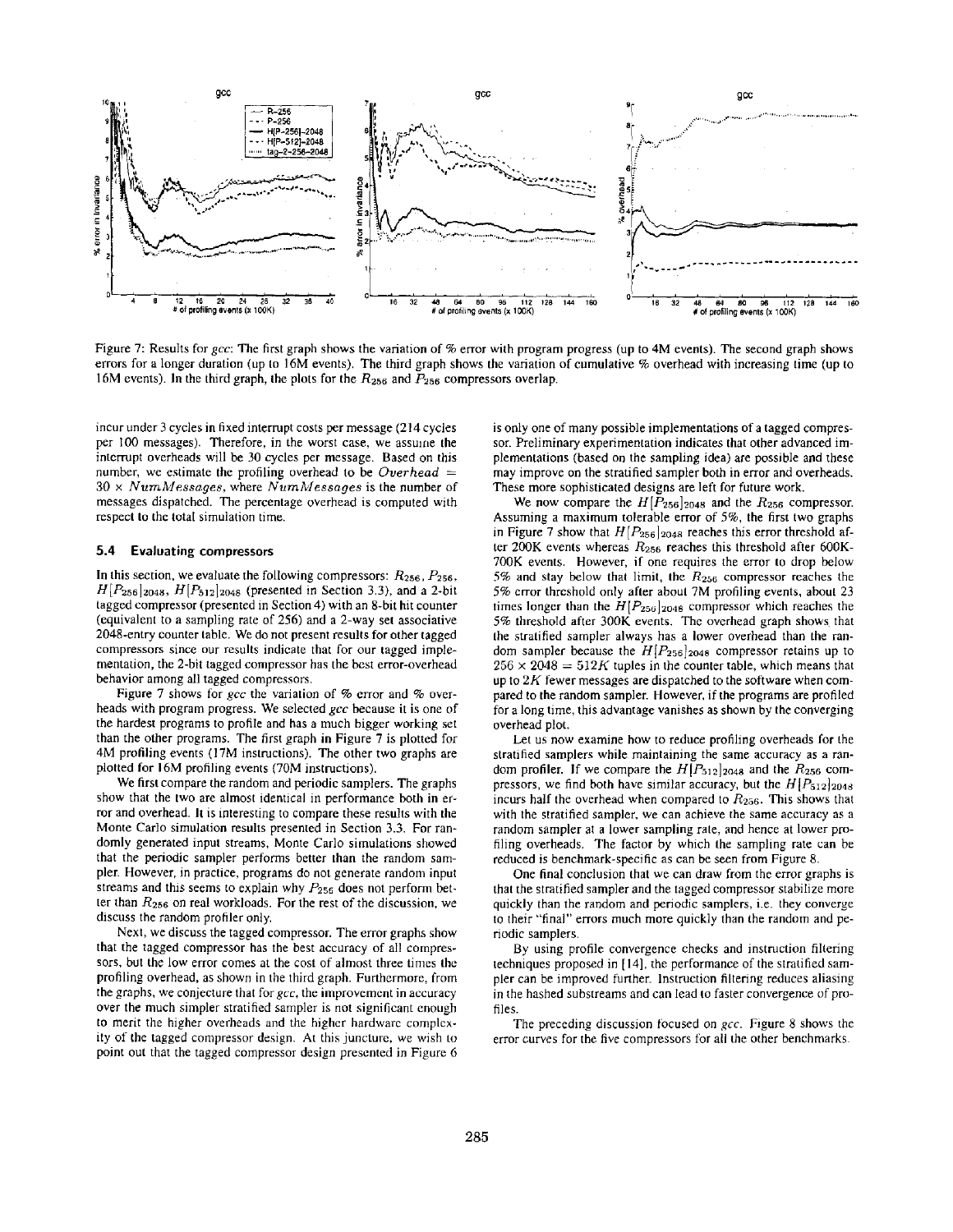

Figure 8: Results for all the other benchmarks: The graphs show the variation of % error with program progress (up to 16M events).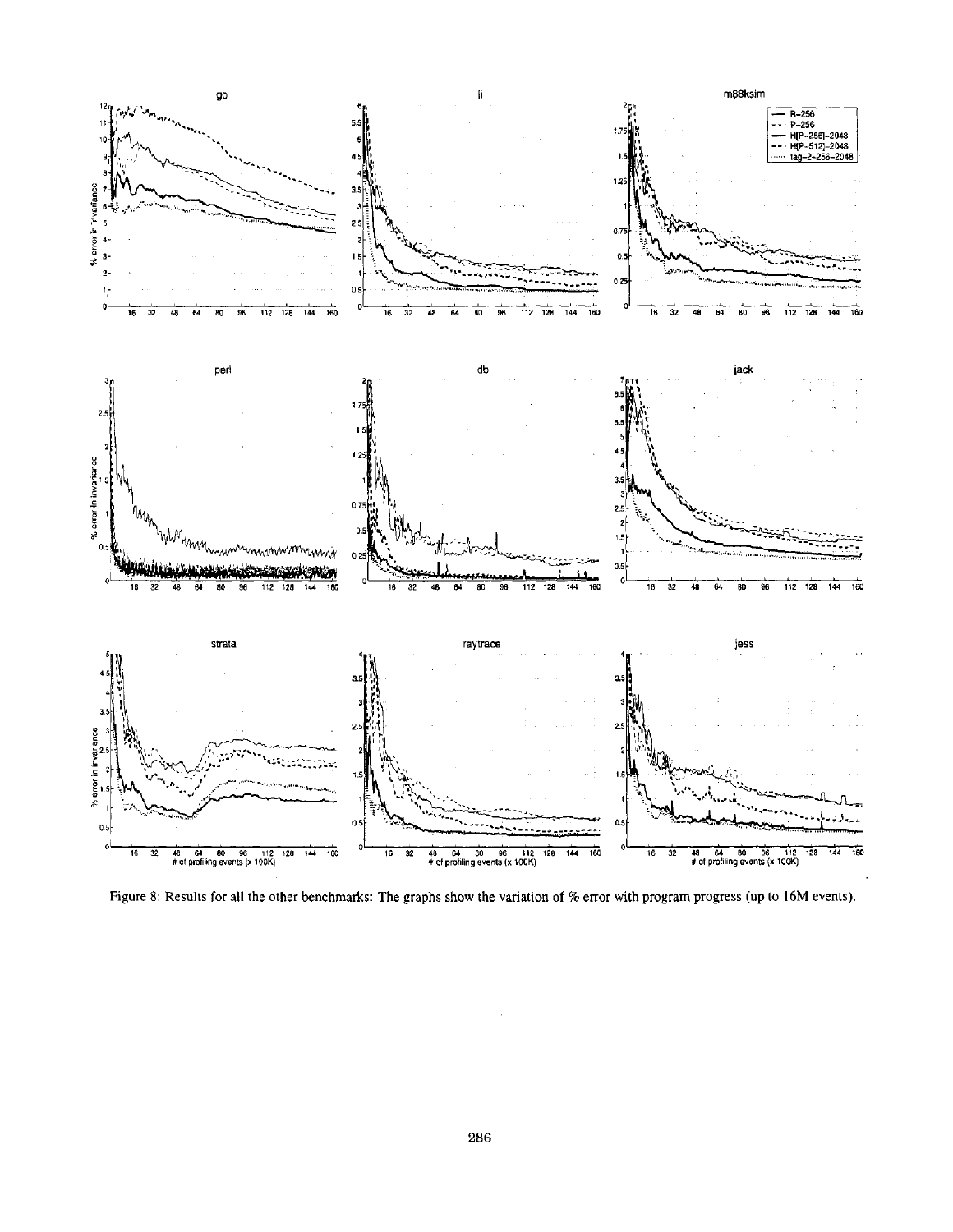

Figure 9: Sensitivity results of the stratified sampler for four different table sizes for gcc and *li* (up to 4M profiling events)

#### $5.5$ Sensitivity study of the stratified sampler

We now present results of a sensitivity study of the stratified sampler by considering four different table sizes (512, 1024, 2048, and 4096). Figure 9 shows error plots for the  $H[P_{256}]_{512}$ ,  $H[P_{256}]_{1024}$ ,  $H[P_{256}]_{2048}$ , and  $H[P_{256}]_{4096}$  compressors for *gcc* and *li*.

The graphs show that with increasing number of table entries, the performance gets better but only after a sufficient number of tuples have been seen. Because the counter table accumulates tuples that are not sampled until the counters overflow, during the initial phases, when the ratio of stream length to the output messages is small, more messages are sent out from a smaller table. Hence, for some benchmarks (li, for example, shown in Figure 9) the accuracy is better with fewer counters during the initial phases. As the program progresses, this effect diminishes.

#### 5.6 Two-level compression



Figure 10: Reduction in overheads due to the  $A_{16}$  component

If a small associative counter table is added, additional reductions in overhead can be achieved. Figure 10 shows the profiling overheads for the  $R_{256}$ ,  $H[P_{256}]_{2048}$  and the tagged profilers with and without a 16-entry associative buffer. The figure shows that for all these compressors, adding the second compressor results in a reduction of overheads for all benchmarks. The reduction is pronounced for m88ksim, db and jess. For these programs, the output message stream is dominated by a few prominent tuples. It is these repetitive output messages that enables the high second-level compression of the message stream. This result shows that the associative array of counters is a useful component in building efficient compressors.

#### $5.7$ Simultaneous profiling: Edge and Call target profiling

In Section 2.1, we stated that the hybrid profiler can collect multiple profiles simultaneously. To demonstrate the feasibility of this application, we collected call-target and edge profiles simultaneously using the  $H[P<sub>256</sub>]_{2048}$  compressor. These profiles are used by the runtime optimizer to select inline candidates and to build traces, respectively. Call target profiles are especially important for Java programs because, unlike C programs, the presence of virtual calls in Java makes it difficult to statically determine the call targets at a call site. Call target profiles enable the optimizer to determine the likely call targets and inline sites and implement optimizations such as feedback-directed inlining [3] and polymorphic inline caching [26]. Edge profiles enable the optimizer to build traces and perform code layout optimizations.

Figure 11 shows the results of simultaneously collecting edge and call target profiles. The graphs show that for all benchmarks, the error is less than 3%. For six of the benchmarks, the error is negligible. Furthermore, the overheads are also very low; the profiling overheads are under 4.5% for all benchmarks. The accuracy is significantly better than the accuracy in the preceding value profiling application because branches, jumps, and calls take values from a much smaller value set than load instructions.

#### **Summary** 6

Profile-driven optimizations require flexible profiling support that can collect a variety of profiles accurately, rapidly, and with low overheads. In this paper, we presented a hybrid hardware-software profiling scheme. In the proposed hybrid profiling scheme, the hardware compresses the input profile stream to generate a smaller stream of output messages that is processed by software to construct the required profile. Since optimizations can tolerate profiling errors, we show that the compression can be lossy in that the occurrence counts reported for tuples in the input stream need not be exact.

On the basis of the lossy compression metaphor, we presented a framework of profile components that can be composed in a mul-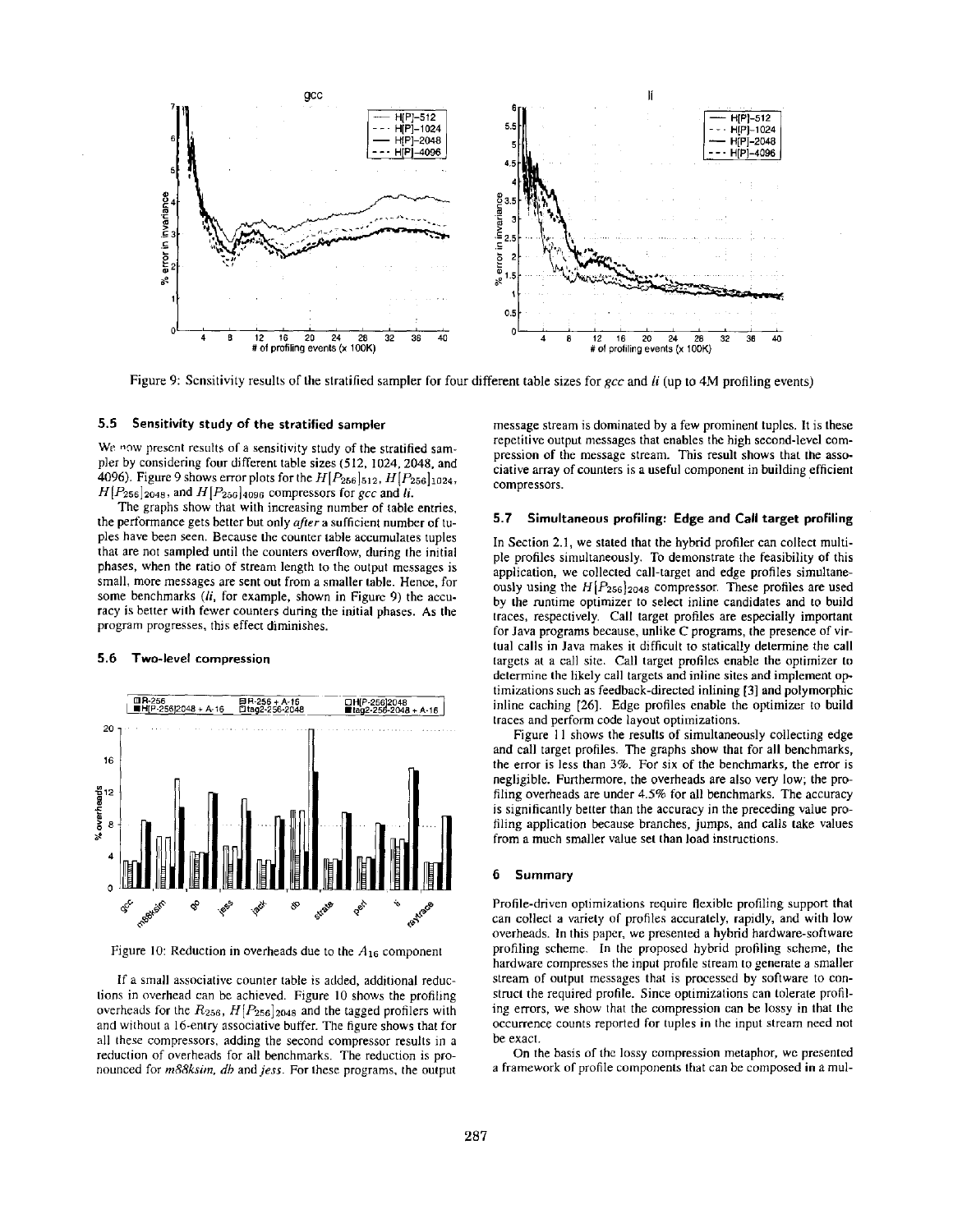

Figure 11: Final error and cumulative overhead for simultaneous call and edge profiling after 4M profiling events

tiple ways to build hardware compressors. Conventional random sampling, periodic sampling, and stratified sampling were proposed and studied. The stratified sampling scheme uses a hashing scheme to split the input stream into multiple disjoint streams that index into a table of counters. In addition, we proposed a more sophisticated compression scheme that builds on the stratified sampling scheme by using tags to detect aliasing in the counter table.

We used load value profiling as an example application for evaluating the proposed compressors. We showed that the stratified sampling scheme has the best error-overhead performance among all the compressors we studied. For *gcc,* we showed that with the same or smaller profiling overheads, the stratified sampler achieves a desired accuracy twice as fast as a random sampler. We also showed that for *gcc,* if the profiling time and the desired accuracy level are fixed, the stratified sampler can achieve these thresholds with half the overheads as a random sampler. The overhead factors are benchmark-specific (more than two for *perl, db* and other benchmarks).

We also showed that while the tagged compressor has better accuracy than the stratified sampling scheme, the improved accuracy comes at significantly higher overheads (twice or more) and higher hardware complexity.

We then proposed an enhancement to the different compression schemes by introducing a second-level lossless compression that can further reduce profiling overheads without affecting accuracy. We show that additional lossless compression between 1.15 and 2.5 can be achieved by using an associative buffer of 16 entries that summarize the messages from the first level compressor.

On a higher level, we also showed that our hybrid profiling scheme is capable of collecting a variety of profiles (type, edge, call-target, value) and that it is capable of collecting profiles simultaneously with high accuracy (3% error) and low overheads (4.5%).

Future work involves a systematic study of other compressors that can be built using the proposed component framework. Furthermore, while we have proposed one specific implementation of a tagged compressor, more advanced sampling-based implementations are possible that improve over the stratified sampler in both accuracy and overheads.

### **7 Acknowledgements**

This work was supported by two IBM Faculty Partnership Awards, two National Science Foundation grants CCR-9900610 and EIA-0071924, by IBM Corporation, Sun Microsystems, and lntel Corporation. This support is gratefully acknowledged.

We greatly benefited from the many interesting discussions with Timothy Heil about statistical sampling techniques and their behavior. Special thanks are due to him for helping us nail down the intuition behind the good performance of the sampling compressors. We are also grateful to Manoj Plakal, Craig Zilles, and the anonymous referees for their numerous comments that helped us clarify and better present the subject matter of this paper.

#### **References**

- [1] Glenn Ammons, Thomas Ball, and James R. Larus. Exploiting hardware performance counters with flow and context sensitive profiling. In *Proceedings of the ACM SIGPLAN '97 Conj. on Prog. Language Design and Impl.,* pages 85-96, 1997.
- [2] Jennifer M. Anderson, Lance M. Berc, Jeffrey Dean, Sanjay Ghemawat, Monika R, Henzinger, Shun-Tak A. Leung, Richard L. Sites, Mark T. Vandevoorde, Carl A. Waldspurger, and William E. Weihl. Continuous profiling: Where have all the cycles gone? *ACM Transactions on Computer Systems,* 15(4):357-390, November 1997.
- [3] Matthew Arnold, Stephen Fink, David Grove, Michael Hind, and Peter F.Sweeny. Adaptvie Optimization in the Jalapeno JVM. In *ACM SIGPLAN Conference on Object Oriented Programming, Systems, Languages and Applications (OOPSLA '00),* October 2000.
- [4] Vasanth Bala, Evelyn Duesterwald, and Sanjeev Banerjia. Dynamo: A Transparent Runtime Optimization System. In *Proceedings of the 2000 ACM SIGPLAN Conference on Prgramming Language Design and Implementation (PLDI),* pages 1-12, 2000.
- [5] Thomas Ball and James R. Larus. Optimally profiling and tracing programs. *ACM Transactions on Programming Languages and Systems,*  16(4):1319-1360, July 1994.
- [6] Thomas Ball and James R. Larus. Efficient Path Profiling. In *Proceedings of the 29th Annual International Symposium on Microarchitecture,* pages 46-57. ACM Press, 1996.
- [7] M.G. Burke, J.-D. Choi, S. Fink, D. Grove, M. Hind, V. Sarkar, M.J. Serrano, V.C. Sreedhar, H. Srinivasan, and J. Whaley. The Jalapefio Dynamic Optimizing Compiler for Java. In *ACM Java Grande Conference,* June 1999.
- [8] B. Calder, P. Feller, and A. Eustace. Value profiling. *Journal of Instruction Level Parallelism,* March 1999.
- Pohua P. Chang, Scott A. Mahlke, William Y. Chen, and Wen-Mei W. Hwu. Profile-guided automatic inline expansion for C programs. Soft*ware--Practice and Experience,* 22(5):349-369, May 1992.
- [10] Pohua P. Chang, Scott A. Mahlke, and Wen-Mei W. Hwu. Using profile information to assist classic code optimizations. Software: Prac*tice and Experience,* 21(12):1301-1321, December 1991.
- [11] D. Connors and W. Hwu. Compiler-Directed Dynamic Computation Reuse: Rationale and Initial Results. In *32nd Annual IEEE/ACM International Symposium on Microarchitectare,* pages 158-169, 1999.